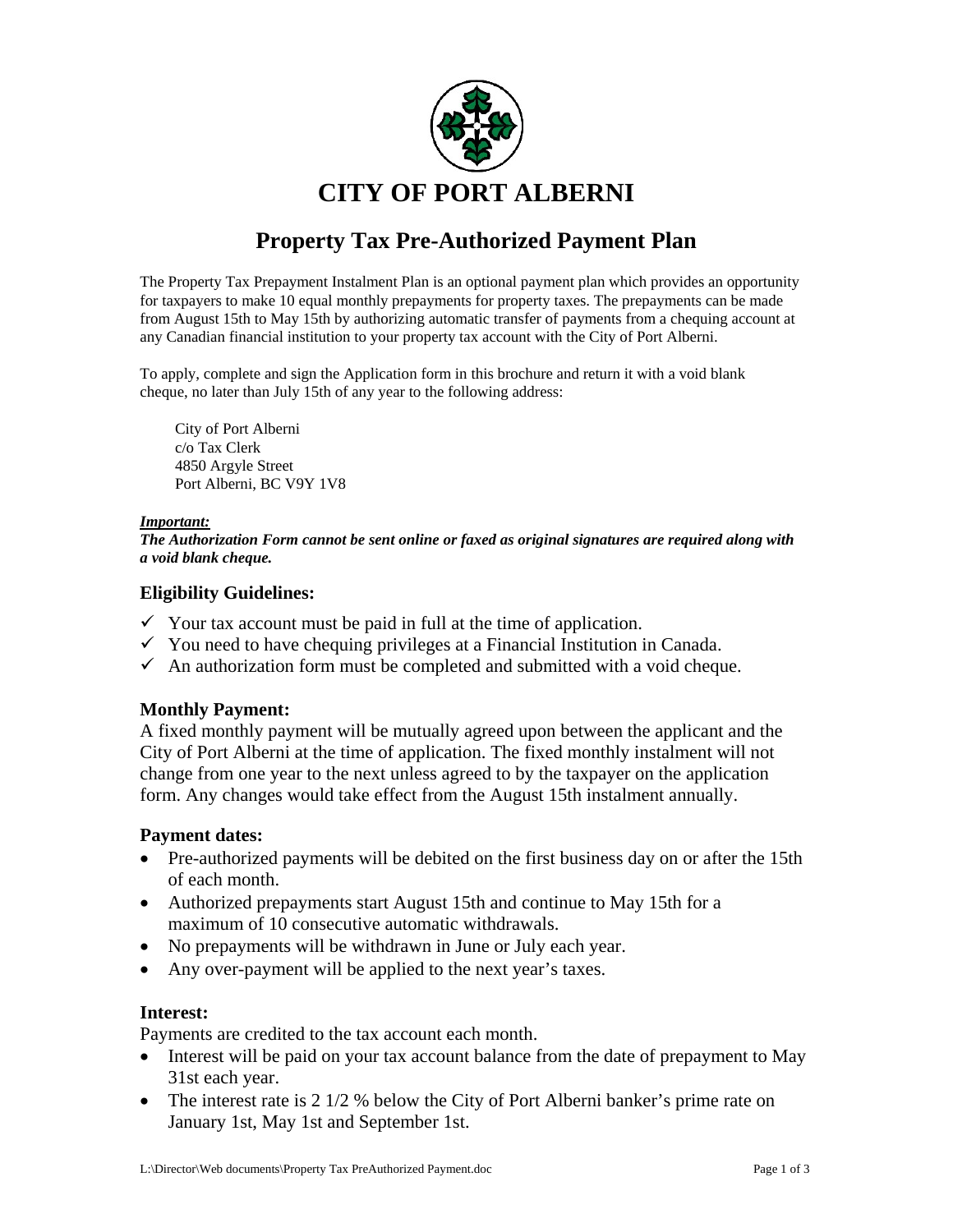## **Annual Tax Notice:**

When you receive your tax notice near the end of May, it will show the total of the accumulated credits plus interest earned. If this amount is less than the property taxes due, **you must pay the outstanding balance by the due date** to avoid a 5% penalty charge. The due date is the close of business on the first working day of July.

## **Home Owner Grant:**

Even if you prepay your property taxes, property owners meeting the eligibility requirements for the **Home Owner Grant must sign and complete the application form at the bottom of the tax notice and return it to the City of Port Alberni before the due date.** 

## **Important:**

- Home Owner Grant applications that are incomplete, unclaimed or late will result in a 5% penalty charge. A further 5% penalty charge will be applied if the grant is still unclaimed at that time.
- Your utility account with the City of Port Alberni must be paid by December  $31<sup>st</sup>$ each year to avoid transfer onto your property tax account.
- If at any time you owe money for current or past taxes, the City may transfer funds from the instalment account and you may be removed from the prepayment plan.

## **Dishonoured Payments:**

- All dishonoured payments will be subject to an administration charge of \$30.00 set by the City of Port Alberni.
- The City of Port Alberni will cancel enrolment in the Prepayment Authorized Payment Plan if two payments are not honoured by the Financial Institution.

# **Requesting Changes?**

Written notification to the City of Port Alberni is required 15 days prior to a payment date for the following changes:

- Selling your property,
- Changing your bank account, bank or branch,
- Withdrawal from the prepayment plan.

If you withdraw from the program, any payments received will remain as a credit to your account.

# **Selling your Property?**

If you sell your property during the year, the prepayment account will stay with the property. **PLEASE CANCEL YOUR PLAN BY NOTIFYING THE CITY OF PORT ALBERNI TAX CLERK.** It is your responsibility to ensure that the conveyancing lawyer or notary provides you with a full credit on your statement of adjustments.



#### **Further Information**

For further information or general inquiries, contact the Tax Clerk at (250) 720-2816 or write or come in person to:

City of Port Alberni c/o Tax Clerk 4850 Argyle Street Port Alberni, BC V9Y 1V8